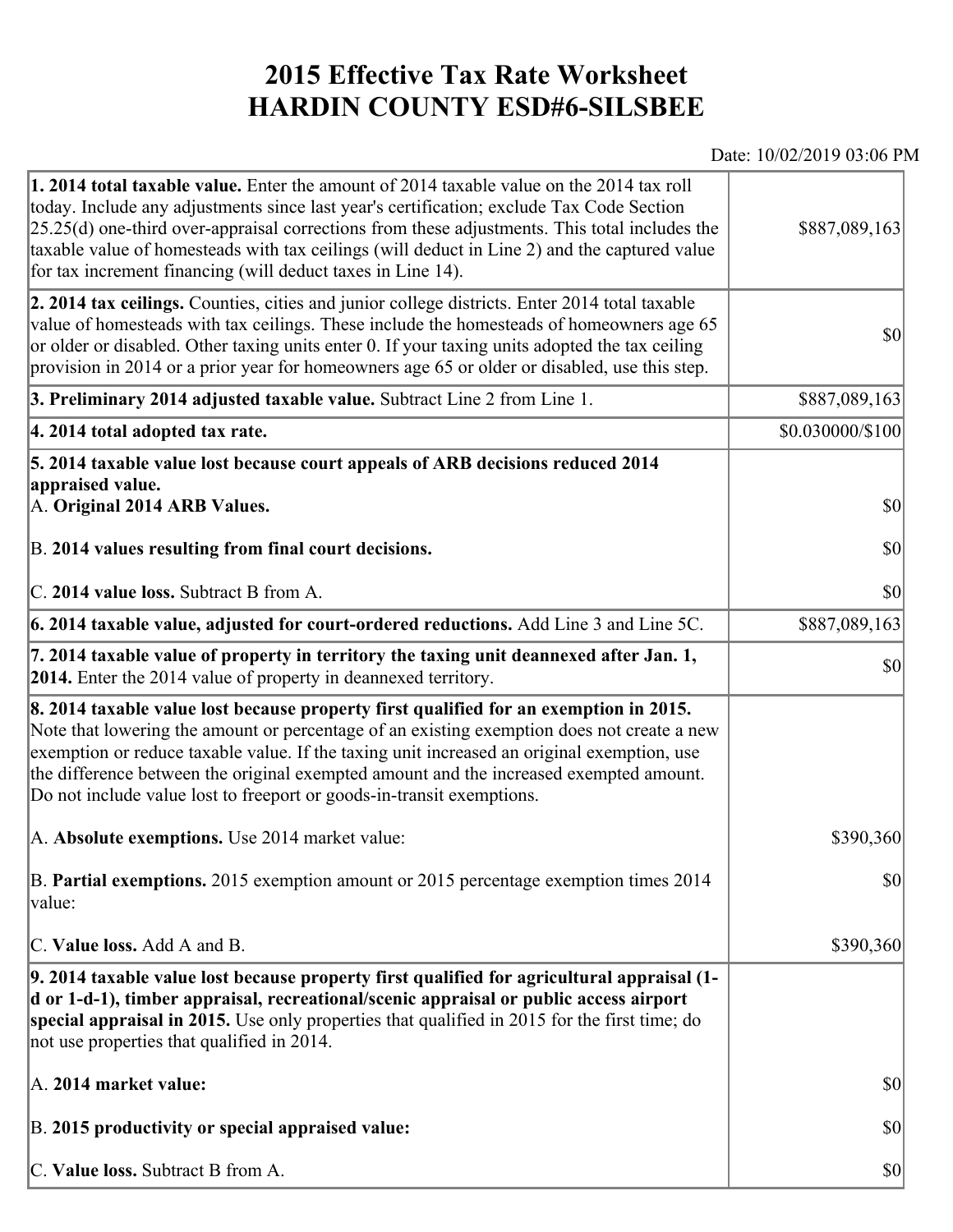| 10. Total adjustments for lost value. Add lines 7, 8C and 9C.                                                                                                                                                                                                                                                                                                                                                                                                                                                                                                                                                                                                                                              | \$390,360     |
|------------------------------------------------------------------------------------------------------------------------------------------------------------------------------------------------------------------------------------------------------------------------------------------------------------------------------------------------------------------------------------------------------------------------------------------------------------------------------------------------------------------------------------------------------------------------------------------------------------------------------------------------------------------------------------------------------------|---------------|
| 11. 2014 adjusted taxable value. Subtract Line 10 from Line 6.                                                                                                                                                                                                                                                                                                                                                                                                                                                                                                                                                                                                                                             | \$886,698,803 |
| 12. Adjusted 2014 taxes. Multiply Line 4 by line 11 and divide by \$100.                                                                                                                                                                                                                                                                                                                                                                                                                                                                                                                                                                                                                                   | \$266,009     |
| 13. Taxes refunded for years preceding tax year 2014. Enter the amount of taxes refunded<br>by the taxing unit for tax years preceding tax year 2014. Types of refunds include court<br>decisions, Tax Code Section 25.25(b) and (c) corrections and Tax Code Section 31.11<br>payment errors. Do not include refunds for tax year 2014. This line applies only to tax years<br>preceding tax year 2014.                                                                                                                                                                                                                                                                                                   | \$83          |
| 14. Taxes in tax increment financing (TIF) for tax year 2014. Enter the amount of taxes<br>paid into the tax increment fund for a reinvestment zone as agreed by the taxing unit. If the<br>taxing unit has no 2015 captured appraised value in Line 16D, enter 0.                                                                                                                                                                                                                                                                                                                                                                                                                                         | 30            |
| 15. Adjusted 2014 taxes with refunds and TIF adjustment. Add Lines 12 and 13, subtract<br>Line 14.                                                                                                                                                                                                                                                                                                                                                                                                                                                                                                                                                                                                         | \$266,092     |
| 16. Total 2015 taxable value on the 2015 certified appraisal roll today. This value<br>includes only certified values and includes the total taxable value of homesteads with tax<br>ceilings (will deduct in Line 18). These homesteads include homeowners age 65 or older or<br>disabled.                                                                                                                                                                                                                                                                                                                                                                                                                |               |
| A. Certified values:                                                                                                                                                                                                                                                                                                                                                                                                                                                                                                                                                                                                                                                                                       | \$897,587,590 |
| B. Counties: Include railroad rolling stock values certified by the Comptroller's office:                                                                                                                                                                                                                                                                                                                                                                                                                                                                                                                                                                                                                  | $ 10\rangle$  |
| C. Pollution control exemption: Deduct the value of property exempted for the current tax<br>year for the first time as pollution control property:                                                                                                                                                                                                                                                                                                                                                                                                                                                                                                                                                        | $ 10\rangle$  |
| <b>D. Tax increment financing:</b> Deduct the 2015 captured appraised value of property taxable<br>by a taxing unit in a tax increment financing zone for which the 2015 taxes will be deposited<br>into the tax increment fund. Do not include any new property value that will be included in<br>Line 21 below.                                                                                                                                                                                                                                                                                                                                                                                          | \$0           |
| E. Total 2015 value. Add A and B, then subtract C and D.                                                                                                                                                                                                                                                                                                                                                                                                                                                                                                                                                                                                                                                   | \$897,587,590 |
| 17. Total value of properties under protest or not included on certified appraisal roll.                                                                                                                                                                                                                                                                                                                                                                                                                                                                                                                                                                                                                   |               |
| A. 2015 taxable value of properties under protest. The chief appraiser certifies a list of<br>properties still under ARB protest. The list shows the appraisal district's value and the<br>taxpayer's claimed value, if any, or an estimate of the value if the taxpayer wins. For each of<br>the properties under protest, use the lowest of these values. Enter the total value.                                                                                                                                                                                                                                                                                                                         | \$130,630     |
| B. 2015 value of properties not under protest or included on certified appraisal roll.<br>The chief appraiser gives taxing units a list of those taxable properties that the chief<br>appraiser knows about, but are not included in the appraisal roll certification. These<br>properties also are not on the list of properties that are still under protest. On this list of<br>properties, the chief appraiser includes the market value, appraised value and exemptions for<br>the preceding year and a reasonable estimate of the market value, appraised value and<br>exemptions for the current year. Use the lower market, appraised or taxable value (as<br>appropriate). Enter the total value. | $ 10\rangle$  |
| C. Total value under protest or not certified: Add A and B.                                                                                                                                                                                                                                                                                                                                                                                                                                                                                                                                                                                                                                                | \$130,630     |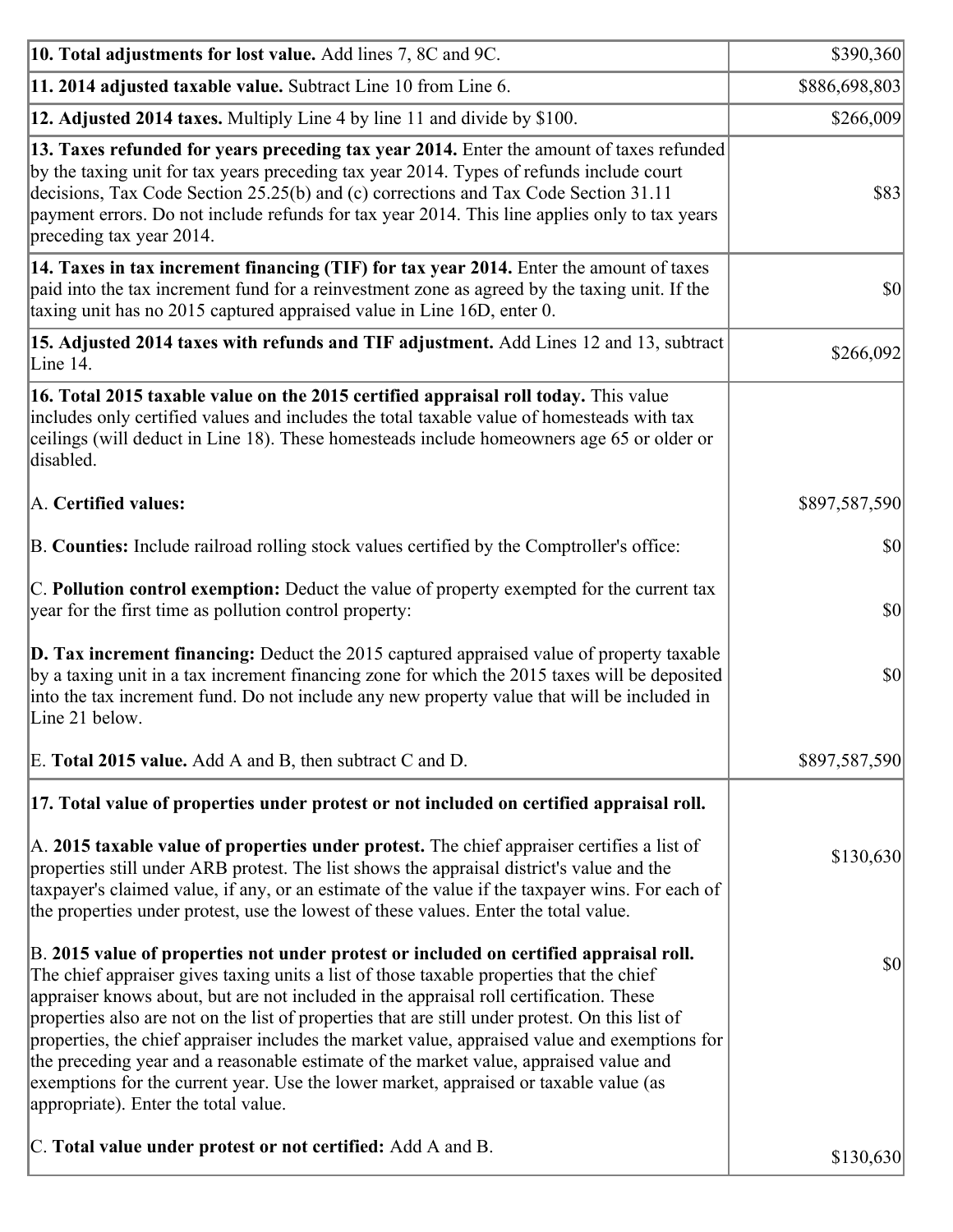| 18. 2015 tax ceilings. Counties, cities and junior colleges enter 2015 total taxable value of<br>homesteads with tax ceilings. These include the homesteads of homeowners age 65 or older<br>or disabled. Other taxing units enter 0. If your taxing units adopted the tax ceiling provision<br>in 2014 or a prior year for homeowners age 65 or older or disabled, use this step.                                                                                                                                                                                                                                                 | <b>\$0</b>       |
|------------------------------------------------------------------------------------------------------------------------------------------------------------------------------------------------------------------------------------------------------------------------------------------------------------------------------------------------------------------------------------------------------------------------------------------------------------------------------------------------------------------------------------------------------------------------------------------------------------------------------------|------------------|
| 19. 2015 total taxable value. Add Lines 16E and 17C. Subtract Line 18.                                                                                                                                                                                                                                                                                                                                                                                                                                                                                                                                                             | \$897,718,220    |
| 20. Total 2015 taxable value of properties in territory annexed after Jan. 1, 2014.<br>Include both real and personal property. Enter the 2015 value of property in territory<br>annexed.                                                                                                                                                                                                                                                                                                                                                                                                                                          | \$0              |
| 21. Total 2015 taxable value of new improvements and new personal property located<br>in new improvements. New means the item was not on the appraisal roll in 2014. An<br>improvement is a building, structure, fixture or fence erected on or affixed to land. New<br>additions to existing improvements may be included if the appraised value can be<br>determined. New personal property in a new improvement must have been brought into the<br>taxing unit after Jan. 1, 2014, and be located in a new improvement. New improvements <b>do</b><br>include property on which a tax abatement agreement has expired for 2015. | \$11,996,270     |
| $ 22.$ Total adjustments to the 2015 taxable value. Add Lines 20 and 21.                                                                                                                                                                                                                                                                                                                                                                                                                                                                                                                                                           | \$11,996,270     |
| <b>23. 2015 adjusted taxable value.</b> Subtract Line 22 from Line 19.                                                                                                                                                                                                                                                                                                                                                                                                                                                                                                                                                             | \$885,721,950    |
| 24. 2015 effective tax rate. Divide Line 15 by Line 23 and multiply by $$100$ .                                                                                                                                                                                                                                                                                                                                                                                                                                                                                                                                                    | \$0.030042/\$100 |
| <b>25. COUNTIES ONLY.</b> Add together the effective tax rates for each type of tax the county<br>levies. The total is the 2015 county effective tax rate.                                                                                                                                                                                                                                                                                                                                                                                                                                                                         |                  |

A county, city or hospital district that adopted the additional sales tax in November 2014 or in May 2015 must adjust its effective tax rate. The Additional Sales Tax Rate Worksheet sets out this adjustment. Do not forget to complete the Additional Sales Tax Rate Worksheet if the taxing unit adopted the additional sales tax on these dates.

<sup>1</sup>Tex. Tax Code Section  $26.012(14)$ <sup>2</sup>Tex. Tax Code Section  $26.012(14)$  $3$ Tex. Tax Code Section 26.012(13)  ${}^{4}$ Tex. Tax Code Section 26.012(15) <sup>5</sup>Tex. Tax Code Section 26.012(15)  ${}^{6}$ Tex. Tax Code Section 26.012(15)  $7$ Tex. Tax Code Section 26.012(13)  ${}^{8}$ Tex. Tax Code Section 26.03(c)  $^{9}$ Tex. Tax Code Section 26.012(13)  $10$ Tex. Tax Code Section 26.012(15) <sup>11</sup>Tex. Tax Code Section  $26.03(c)$ <sup>12</sup>Tex. Tax Code Section  $26.01(c)$ <sup>13</sup>Tex. Tax Code Section 26.04 and 26.041 <sup>14</sup>Tex. Tax Code Section 26.04 and 26.041 <sup>15</sup>Tex. Tax Code Section  $26.012(6)$  $16$ Tex. Tax Code Section 26.012(17) <sup>17</sup>Tex. Tax Code Section 26.012(17) <sup>18</sup>Tex. Tax Code Section  $26.04(c)$  $19$ Tex. Tax Code Section 26.04(d)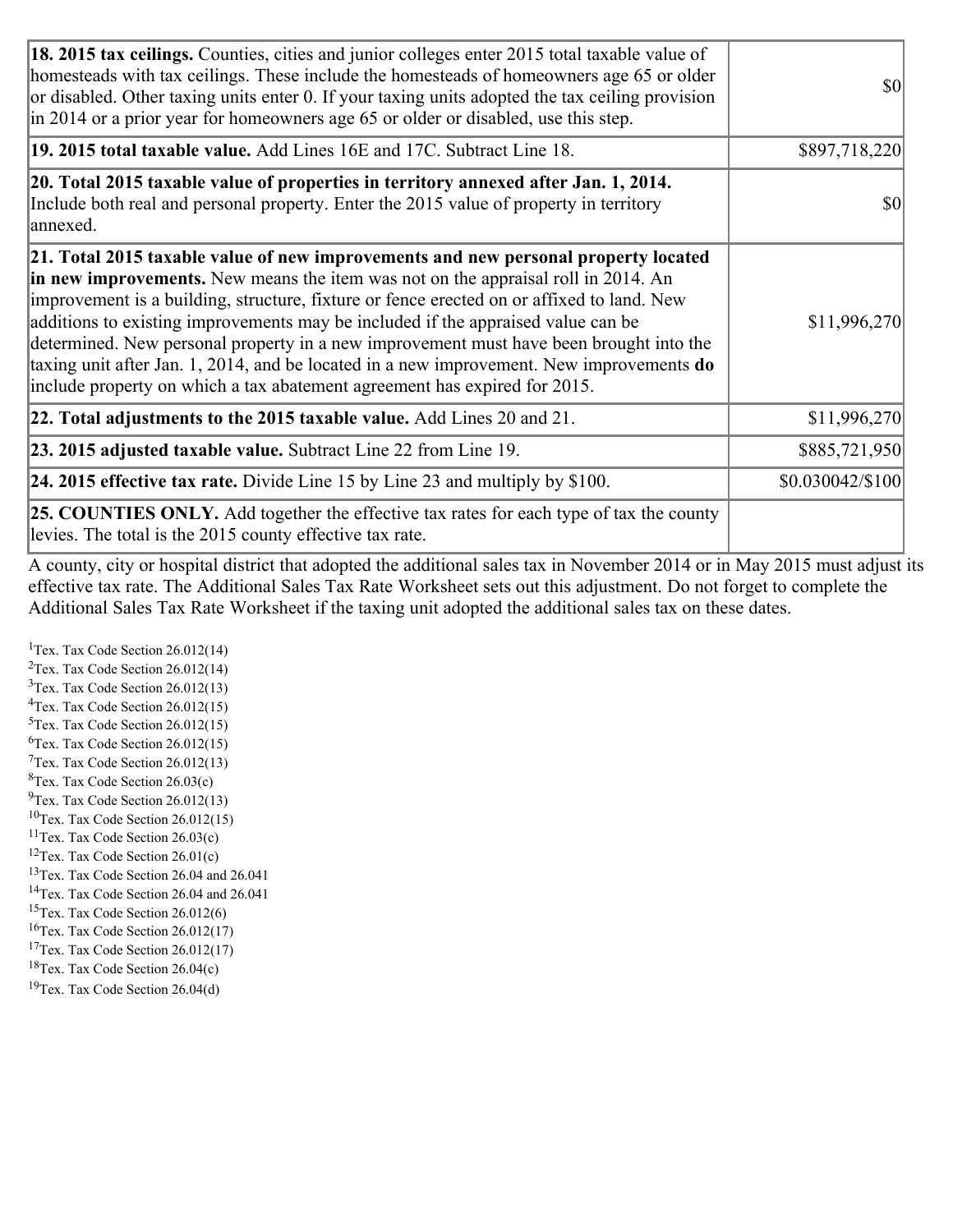## **2015 Rollback Tax Rate Worksheet HARDIN COUNTY ESD#6-SILSBEE**

Date: 10/02/2019

| 26. 2014 maintenance and operations ( $M&O$ ) tax rate.                                                                                                                                                                                                                                                                                                                                                                                                                                                                                                                                                                                                                 | \$0.030000/\$100 |
|-------------------------------------------------------------------------------------------------------------------------------------------------------------------------------------------------------------------------------------------------------------------------------------------------------------------------------------------------------------------------------------------------------------------------------------------------------------------------------------------------------------------------------------------------------------------------------------------------------------------------------------------------------------------------|------------------|
| $ 27.2014$ adjusted taxable value. Enter the amount from Line 11.                                                                                                                                                                                                                                                                                                                                                                                                                                                                                                                                                                                                       | \$886,698,803    |
| 28. 2014 M&O taxes.                                                                                                                                                                                                                                                                                                                                                                                                                                                                                                                                                                                                                                                     |                  |
|                                                                                                                                                                                                                                                                                                                                                                                                                                                                                                                                                                                                                                                                         |                  |
| A. Multiply Line 26 by Line 27 and divide by \$100.                                                                                                                                                                                                                                                                                                                                                                                                                                                                                                                                                                                                                     | \$266,009        |
| B. Cities, counties and hospital districts with additional sales tax: Amount of additional<br>sales tax collected and spent on M&O expenses in 2014. Enter amount from full year's sales<br>tax revenue spent for M&O in 2014 fiscal year, if any. Other taxing units enter 0. Counties<br>exclude any amount that was spent for economic development grants from the amount of<br>sales tax spent.                                                                                                                                                                                                                                                                     | $ 10\rangle$     |
| C. Counties: Enter the amount for the state criminal justice mandate. If second or later year,<br>the amount is for increased cost above last year's amount. Other taxing units enter 0.                                                                                                                                                                                                                                                                                                                                                                                                                                                                                | $ 10\rangle$     |
| D. Transferring function: If discontinuing all of a department, function or activity and<br>transferring it to another taxing unit by written contract, enter the amount spent by the taxing<br>unit discontinuing the function in the 12 months preceding the month of this calculation. If<br>the taxing unit did not operate this function for this 12-month period, use the amount spent<br>in the last full fiscal year in which the taxing unit operated the function. The taxing unit<br>discontinuing the function will subtract this amount in H below. The taxing unit receiving<br>the function will add this amount in H below. Other taxing units enter 0. | $ 10\rangle$     |
| E. Taxes refunded for years preceding tax year 2014: Enter the amount of M&O taxes<br>refunded in the preceding year for taxes before that year. Types of refunds include court<br>decisions, Tax Code Section 25.25(b) and (c) corrections and Tax Code Section 31.11<br>payment errors. Do not include refunds for tax year 2014. This line applies only to tax years<br>preceding tax year 2014.                                                                                                                                                                                                                                                                     | $ 10\rangle$     |
| F. Enhanced indigent health care expenditures: Enter the increased amount for the<br>current year's enhanced indigent health care expenditures above the preceding tax year's<br>enhanced indigent health care expenditures, less any state assistance.                                                                                                                                                                                                                                                                                                                                                                                                                 | $ 10\rangle$     |
| G. Taxes in TIF: Enter the amount of taxes paid into the tax increment fund for a<br>reinvestment zone as agreed by the taxing unit. If the taxing unit has no 2015 captured<br>appraised value in Line 16D, enter 0.                                                                                                                                                                                                                                                                                                                                                                                                                                                   | $ 10\rangle$     |
| <b>H. Adjusted M&amp;O Taxes.</b> Add A, B, C, E and F. For unit with D, subtract if discontinuing<br>function and add if receiving function. Subtract G.                                                                                                                                                                                                                                                                                                                                                                                                                                                                                                               | \$266,009        |
| 29. 2015 adjusted taxable value. Enter Line 23 from the Effective Tax Rate Worksheet.                                                                                                                                                                                                                                                                                                                                                                                                                                                                                                                                                                                   | \$885,721,950    |
| 30. 2015 effective maintenance and operations rate. Divide Line 28H by Line 29 and<br>multiply by \$100.                                                                                                                                                                                                                                                                                                                                                                                                                                                                                                                                                                | \$0.030033/\$100 |
| 31. 2015 rollback maintenance and operation rate. Multiply Line 30 by 1.08.                                                                                                                                                                                                                                                                                                                                                                                                                                                                                                                                                                                             | \$0.032435/\$100 |